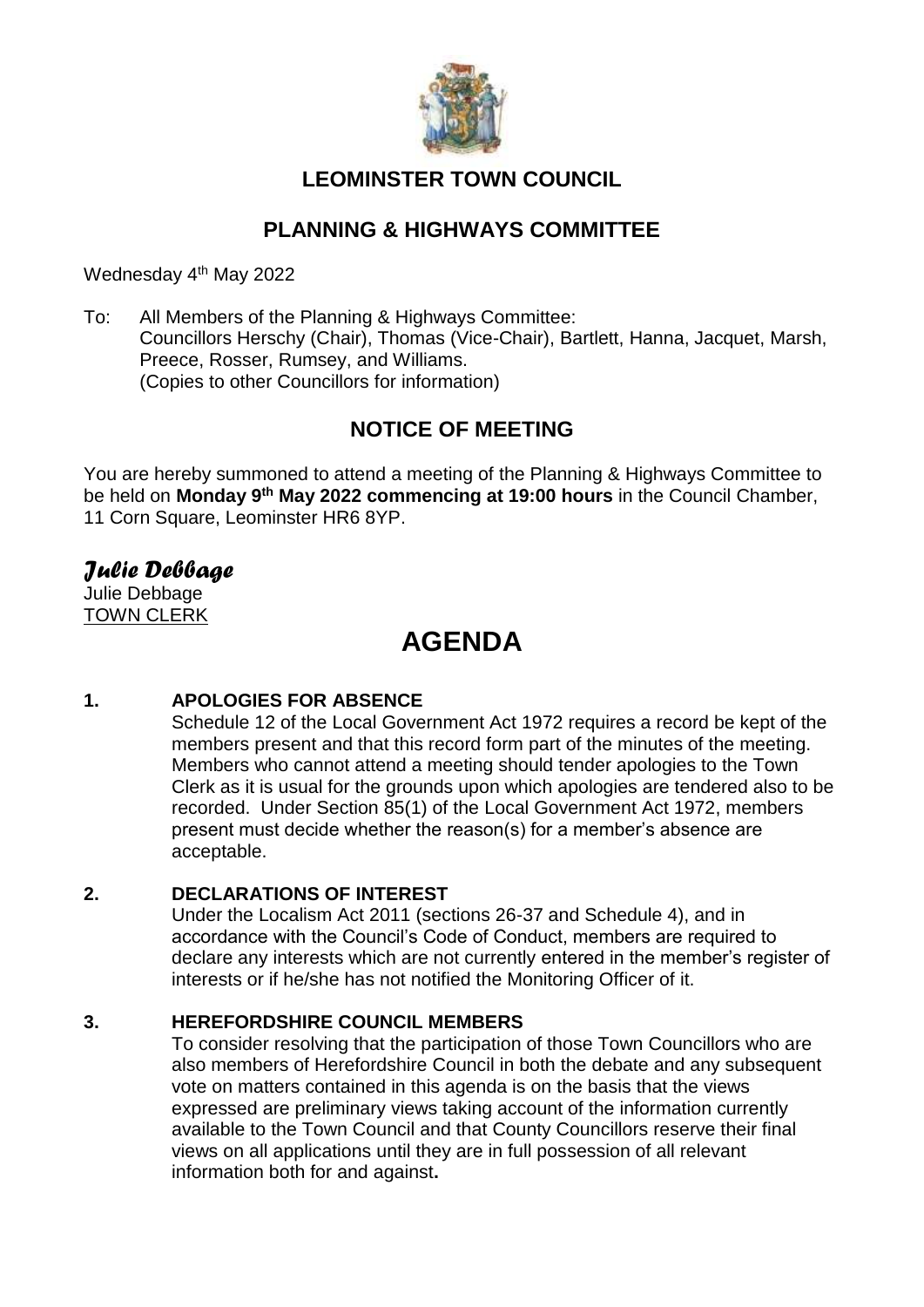### **4. REQUESTS FOR DISPENSATIONS**

To consider requests for dispensations (must be notified in writing).

#### **5. QUESTIONS FROM THE PUBLIC (maximum 15 minutes)**

To receive questions and statements from members of the public as provided for in Standing Orders.

#### **6. MINUTES OF PREVIOUS MEETING**

To receive and approve as a correct record the minutes of the Planning & Highways Committee meeting held on 11<sup>th</sup> April 2022.

#### **7. PLANNING**

#### **(a) Planning applications**

The following applications have been received from the Planning Authority and require comment for determination by Herefordshire Council:

## **Application no & site address:** Planning Consultation – **221161** – Ranking Club, 5-7 Corn Square, Leominster, Herefordshire HR6 8LR

**Description:** Roof replacement, from concrete tile to Natural Slates. Removal of later dormer windows and repairs to the chimney stacks. Replacement of rainwater goods. Repairs to Sash windows with the reinstatement of 5 no new of windows to the second floor. Facade render repairs and redecoration.

**Applicant(s):** Mr Allan Williams

**Grid ref:** OS 349717, 259034

**Application type:** Planning Permission

**Website link:** http://www.herefordshire.gov.uk/searchplanningapplications

#### **Application no & site address:** Planning Consultation – **221162** – Ranking Club, 5-7 Corn Square, Leominster, Herefordshire HR6 8LR **Description:** Roof replacement, from concrete tile to Natural Slates. Removal of later dormer windows and repairs to the chimney stacks. Replacement of rainwater goods. Repairs to Sash windows with the reinstatement of 5 no new of windows to the second floor. Facade render repairs and redecoration. **Applicant(s):** Mr Allan Williams

**Grid ref:** OS 349717, 259034

**Application type:** Listed Building Consent

**Website link:** http://www.herefordshire.gov.uk/searchplanningapplications

**Application no & site address:** Planning Re-consultation – **190367** – Broad Farm, Leominster, Herefordshire HR6 0AN **Description:** Proposed change of use of redundant agricultural buildings to mixed B8and E(g)(iii) use. Retrospective **Applicant(s):** Mr M Sparey **Grid ref:** OS 349119, 260450 **Application type:** Planning Permission **Website link:** http://www.herefordshire.gov.uk/searchplanningapplications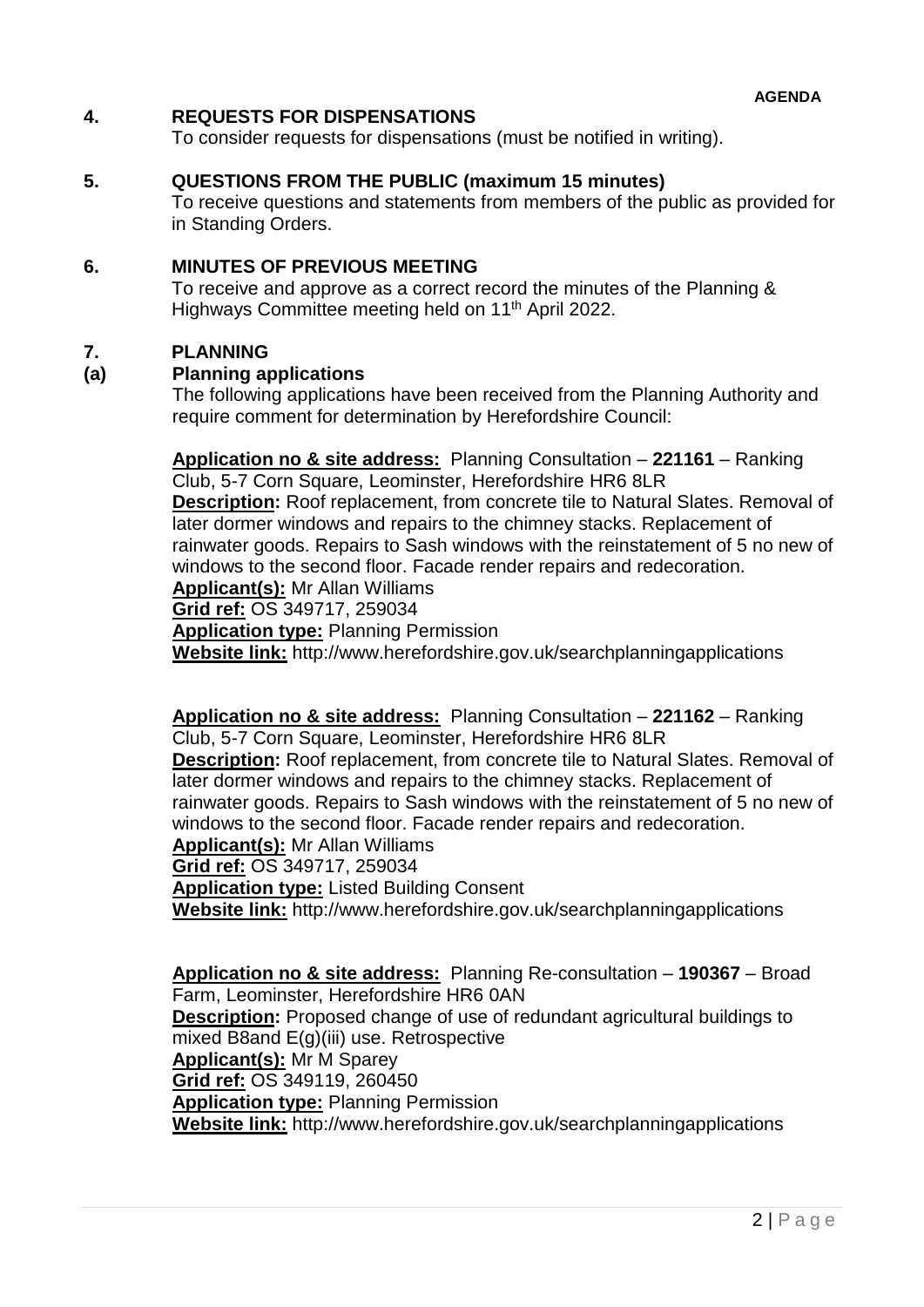#### **AGENDA**

**Application no & site address:** Planning Consultation – **221249** – Plot 7ab, Leominster Enterprise Park, Leominster, Herefordshire HR6 0LA

**Description:** Erection of new depot including salt barn, fuelling area, garage and wash area, staff offices and facilities, with associated landscaping, access,

circulation, external storage and parking areas.

**Applicant(s):** National Highways

**Grid ref:** OS 349898, 257795

**Application type:** Planning Permission

**Website link:** http://www.herefordshire.gov.uk/searchplanningapplications

**Application no & site address:** Planning Consultation –**221274** – 51 Etnam Street, Leominster, Herefordshire HR6 8AE

**Description:** T1: Poplar - dismantle and fell to as near ground level as possible. T2: Cypress - fell to ground level. T3: Holly/ivy - reduce the overall crown down to leave at approx wall height Shrubs - clear the lower shrubs, going no further than the bamboo.

**Applicant(s):** Mr Leech **Grid ref:** OS 34983, 258963 **Application type:** Works to Trees in a Conservation Area **Website link:** http://www.herefordshire.gov.uk/searchplanningapplications

**Application no & site address:** Planning Consultation –**221279**– 198 Ridgemoor Road, Leominster, Herefordshire HR6 8UN **Description:** First floor extension over existing single storey garage creating a new bedroom and ensuite **Applicant(s):** Mr Chris Williams **Grid ref:** OS 34330, 259924 **Application type:** Full Householder **Website link:** http://www.herefordshire.gov.uk/searchplanningapplications

- **(b) Local Plan Policy Options Consultation** to consider the recommendations from the Task & Finish Group for completion of the Local Plan Policy Options Consultation Questionnaire. Please see supporting documents.
- **(c) TREES - 5-day notices** to note the response, from the Service Manager Built and Natural Environment at Herefordshire Council, regarding the issue of 5-day notices and the planting of replacement trees. Please see attached documents.
- **(d) Rural Settlements Services and Environmental Survey**  to consider the information in the Rural Settlements Services and Environmental Survey. Please see supporting documents.
- **(e) Final Dissertation Report Questionnaire** to consider a request, from a student at the University of the West of England, to complete a questionnaire regarding the Town Council's working relationship with the Planning Authority. Please see attached documents.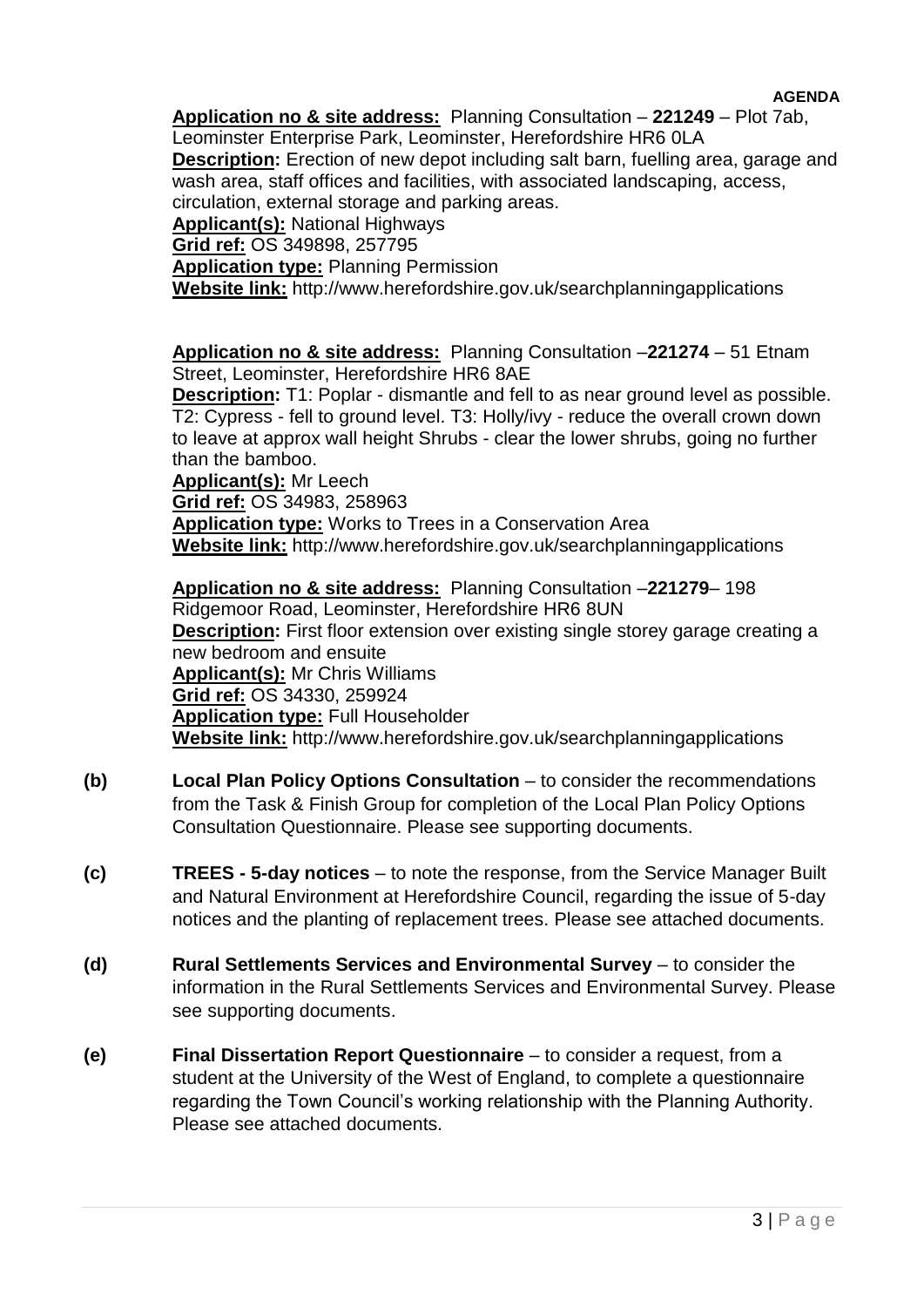**(f) Update on Land at Dukes Walk –** to receive an update regarding Planning Application 214329 Dukes Walk.

### **8. DECISIONS**

The following planning decisions had been received from Herefordshire Council. This list covers the period since publishing the last agenda until 22<sup>nd</sup> April 2022.

### **Leominster East**

**Number:** P213850/L **Current status:** Determination Made **Decision:** Approved with Conditions **Type:** Listed Building Consent **Location:** Jazz Hair Studio, The Old School, Burgess Street, Leominster, Herefordshire HR6 8DE **Proposal:** Proposed works to the building to facilitate the creation of a flat on the

first floor. Works include creation of an internal glazed entrance lobby, a new fireproof partition wall, removal of existing C20 stud walls, and reinstatement and raising of former sash window on east elevation.

**Comment:** No Objection

#### **Leominster East**

**Number:** P220396/K

**Current status:** Determination Made

**Decision:** Trees in Cons Area Works Can Proceed

**Type:** Works to Trees in a Conservation Area

**Location:** Dental Surgery, 16 Church Street, Leominster, Herefordshire HR6 8NQ

**Proposal:** Hazel - old coppice now overgrown and causing excessive shading to neighbouring property. Yew tree - removal of some lateral boughs that are overtaking garden and causing excessive shading.

**Comment:** No Objection but as the work to the Hazel in not clearly stated in the application, the Leominster Town Council Planning & Highways Committee request that it is coppiced and not removed.

#### **Leominster East**

**Number:** P213282/L **Current status:** Determination Made **Decision:** Approved with Conditions **Type:** Listed Building Consent **Location:** 13 Broad Street, Leominster, Herefordshire HR6 8BZ **Proposal:** Proposed signage to be fixed to the frontage of the building. **Comment:** No Objection

**Leominster East**

**Number:** P213283/A **Current status:** Determination Made **Decision:** Approved with Conditions **Type:** Advertisement Consent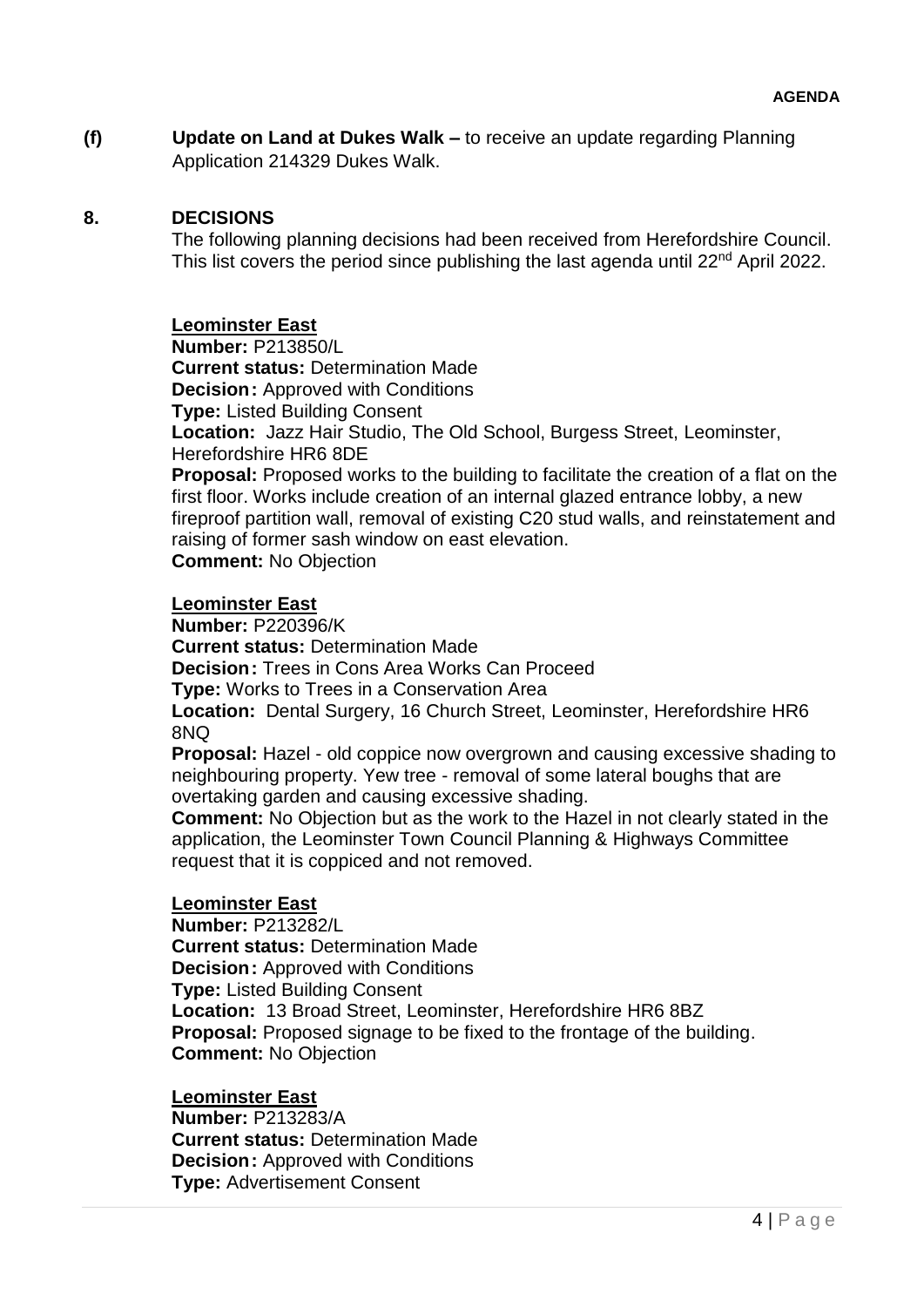**Location:** 13 Broad Street, Leominster, Herefordshire HR6 8BZ **Proposal:** Proposed signage to be fixed to the frontage of the building. **Comment:** No Objection

#### **Leominster South**

**Number**: P190071/F

**Current status:** Determination Made

**Decision: Approved with Conditions** 

**Type:** Planning Permission

**Location:** Laboratory building rear of Barons Cross Lodge, Barons Cross Road, Leominster, Herefordshire

**Proposal:** Conversion of Laboratory Building and attached single storey building to a four-bedroom dwelling with garage/workshop.

**Comment:** No Objection

#### **Leominster South**

**Number:** P213943/O

**Current status:** Determination Made

**Decision:** Refused

**Type:** Outline

**Location:** Land South of Barons Cross Road, Leominster, Herefordshire **Proposal:** Outline planning application for the erection of 118 dwellings, public open space and associated works with all matters save for access to be reserved for future approval.

**Comment:** Leominster Town Council object to the planning application on the following grounds:

Access issues - a narrow road at the end of a series of cul-de-sacs. Unsuitability of land for development.

LANP 2 - Development of the Leominster Sustainable Urban Extension will be permitted subject to the criteria in Policy LO2 of the Core Strategy and the following requirements:

(a) A detailed masterplan is in place for the whole site. Individual sites should be signed in accordance with this plan. The development of the site should be phased and designed so the look and the feel of the urban extension is of distinct incremental developments with a variety of layouts including squares,

courtyards, lanes and terraces rather than a uniform housing estate. Good connections to Leominster Town are essential. The application fails on this point. LANP19 Community & Highways Infrastructure - Proposals to create new and improved walking, cycling and public transport routes will be encouraged. This includes the following - Movement to and from Barons Cross. The application fails on this point.

The traffic projection is low with only 30 cars and the traffic counts took place in half term.

Traffic exits onto Ryelands Road from Westfield Walk, Ryelands Road is almost single carriageway due to parking, and also onto Bargates from Westfield Walk. Bargates has been identified as a site with a high level of air pollution.

The application refers to a Transport Plan from the 2011 Census when there was a more up to date Draft Transport Plan in 2019.

The number of houses taken into account (top of Westcroft and Bircher Close) excludes the remainder of houses in Westcroft and surrounding cul de sacs.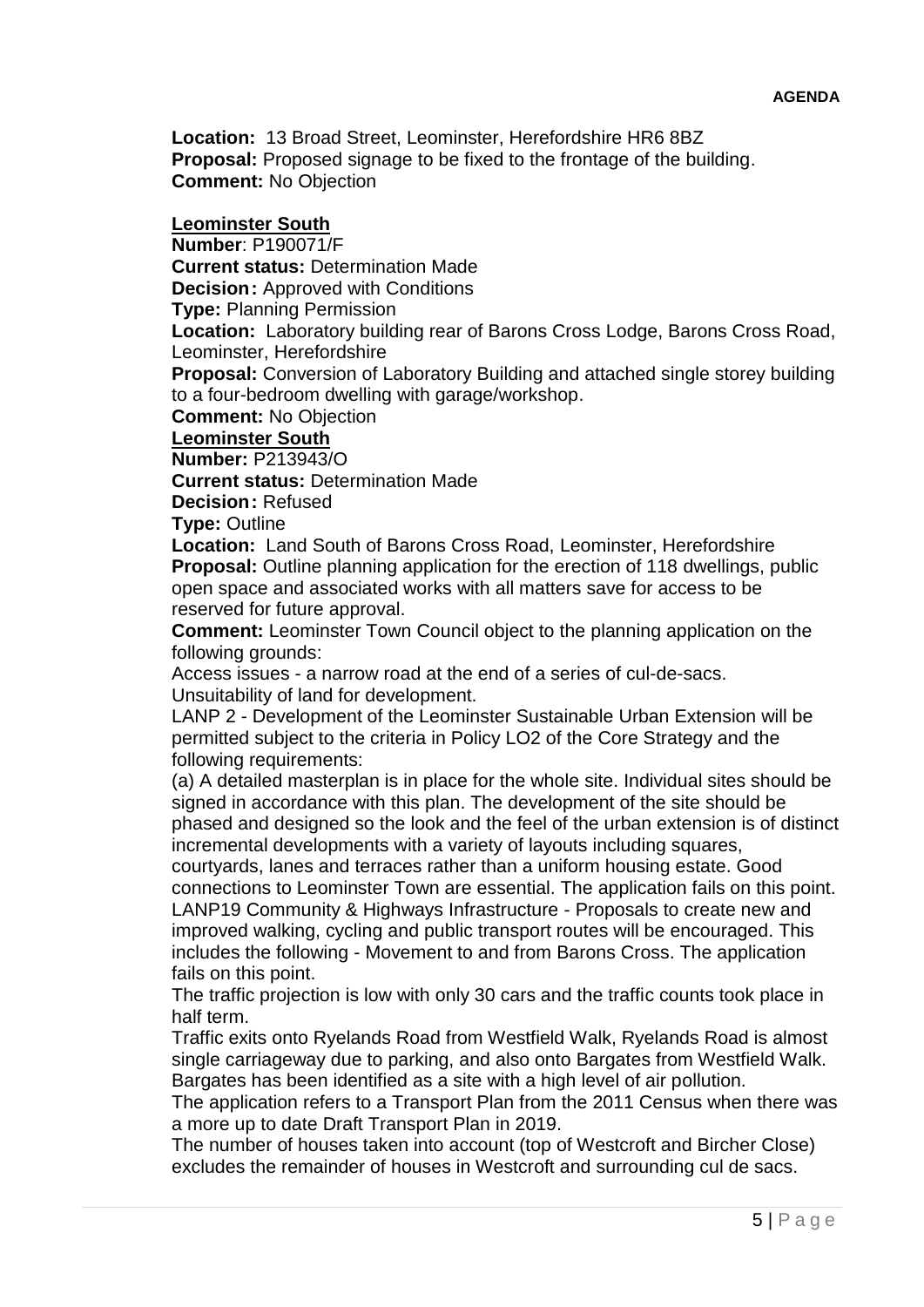The flooding potential for the Worcester Road area is serious as the system will be overloaded and Welsh Water have recommended a Hydraulic Modelling Assessment be carried out.

Insufficient supply of potable water for the site.

## **9. HIGHWAYS AND PARKING MATTERS**

- **(a) Highway and Parking Matters -** To consider any parking and highway issues relating to the Parish of Leominster.
	- **An update on issues reported to the town council regarding Porters Mill Close and A44.**
	- **Road Closure Notice / A44 Mill Street, Leominster** To note the temporary road closure Order of the level crossing by Network Rail on 3<sup>rd</sup> July 2022, 2 days (1 night – between 23:00 – 05:00 only). Please see supporting documents for a copy of the Public Notice with details of the diversion route in relation to the closure.

#### **10. DATE OF NEXT MEETING**

The next meeting will be held on Monday 6<sup>th</sup> June 2022 in the Council Chamber, 11 Corn Square, Leominster, HR6 8YP commencing at 7:00pm.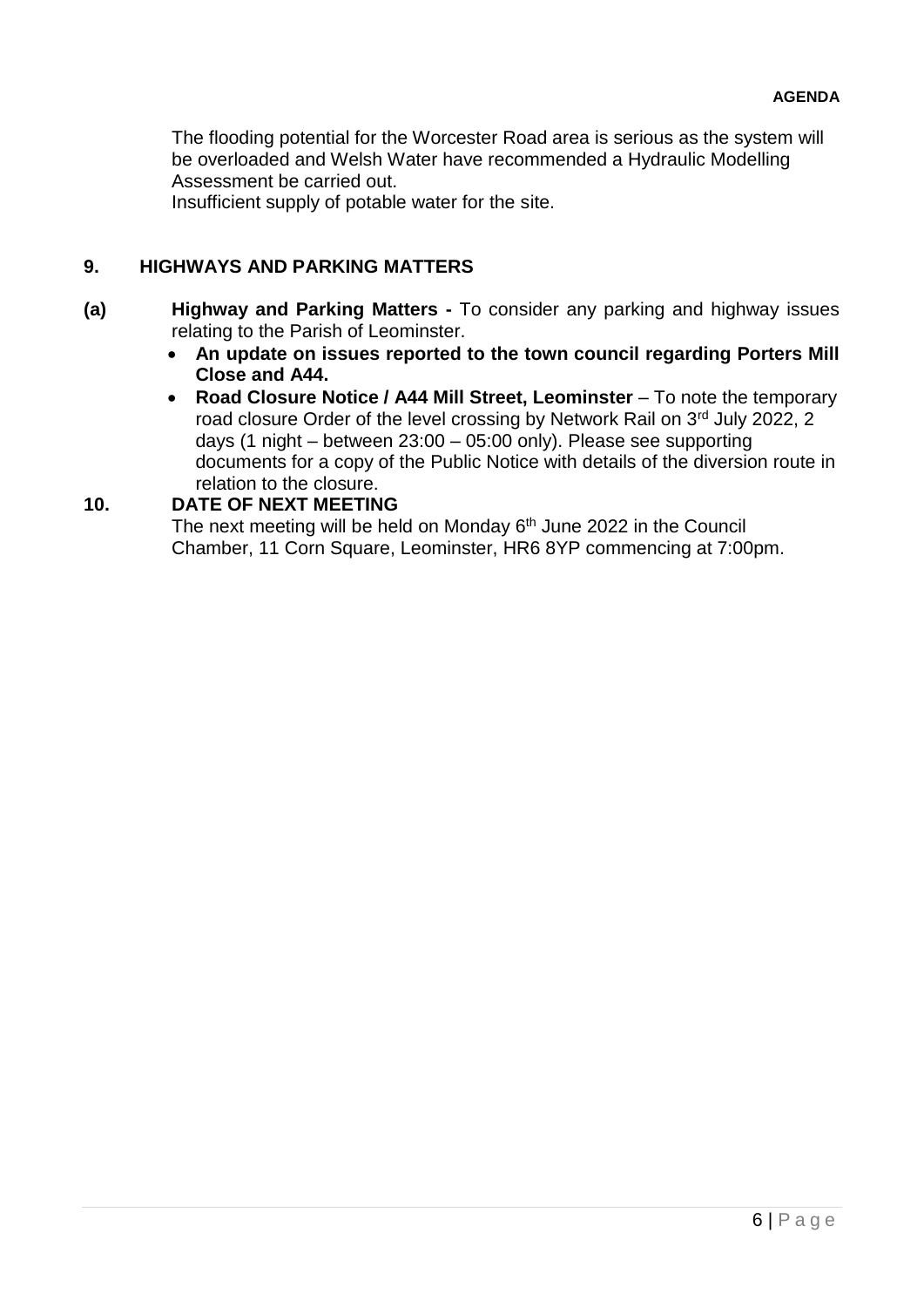### **MINUTES (AGENDA Item 6) LEOMINSTER TOWN COUNCIL**

## **PLANNING & HIGHWAYS COMMITTEE**

Minutes of the Planning & Highways Committee meeting held on Monday 11<sup>th</sup> April 2022 commencing at 19:00 hours in the Council Chamber, 11 Corn Square, Leominster HR6 8YP

**MEMBERS PRESENT:** Councillors Herschy (Chair), Thomas (Vice-Chair), Bartlett, Hanna, Jacquet and Williams.

**OFFICERS PRESENT:** Town Clerk, Democratic Services Officer.

**ALSO PRESENT:** Councillor Stone and three members of the public.

### **PH01/22 APOLOGIES FOR ABSENCE**

Apologies for absence were received and accepted by the Committee for Cllr Marsh (Isolation) and Cllr Rumsey (Illness).

## **PH02/22 DECLARATIONS OF INTEREST**

The following declarations of interest were received:

- Cllr Jacquet Party in the Park 2022 friend of organiser
- Cllr Thomas Party in the Park 2022 friend of organiser

### **PH03/22 HEREFORDSHIRE COUNCIL MEMBERS**

Committee **RESOLVED** that the participation of those Town Councillors who are also members of Herefordshire Council in both the debate and any subsequent vote on matters contained in this agenda was on the basis that the views expressed were preliminary views taking account of the information that was currently available to the Town Council and that County Councillors reserved their final views on all applications until they were in full possession of all relevant information both for and against**.**

#### **PH04/22 REQUESTS FOR DISPENSATIONS**

No requests for dispensation had been received.

#### **PH05/22 QUESTIONS FROM THE PUBLIC**

Three members of the public were present. The following matters were raised:

 **Proposed access to new health hub –** A member of the public expressed concern that the access issue, that she had previously raised, was not going to be addressed. The issue relates to using Porters Mill Close as the access road to the health hub and the detrimental effect that this will have on residents due to heavy noise and pollution. The member of the public requested that a meeting is arranged with a representative from Frank H Dale Ltd to discuss the access issues and to consider using land through Frank H Dale Ltd as the access point instead.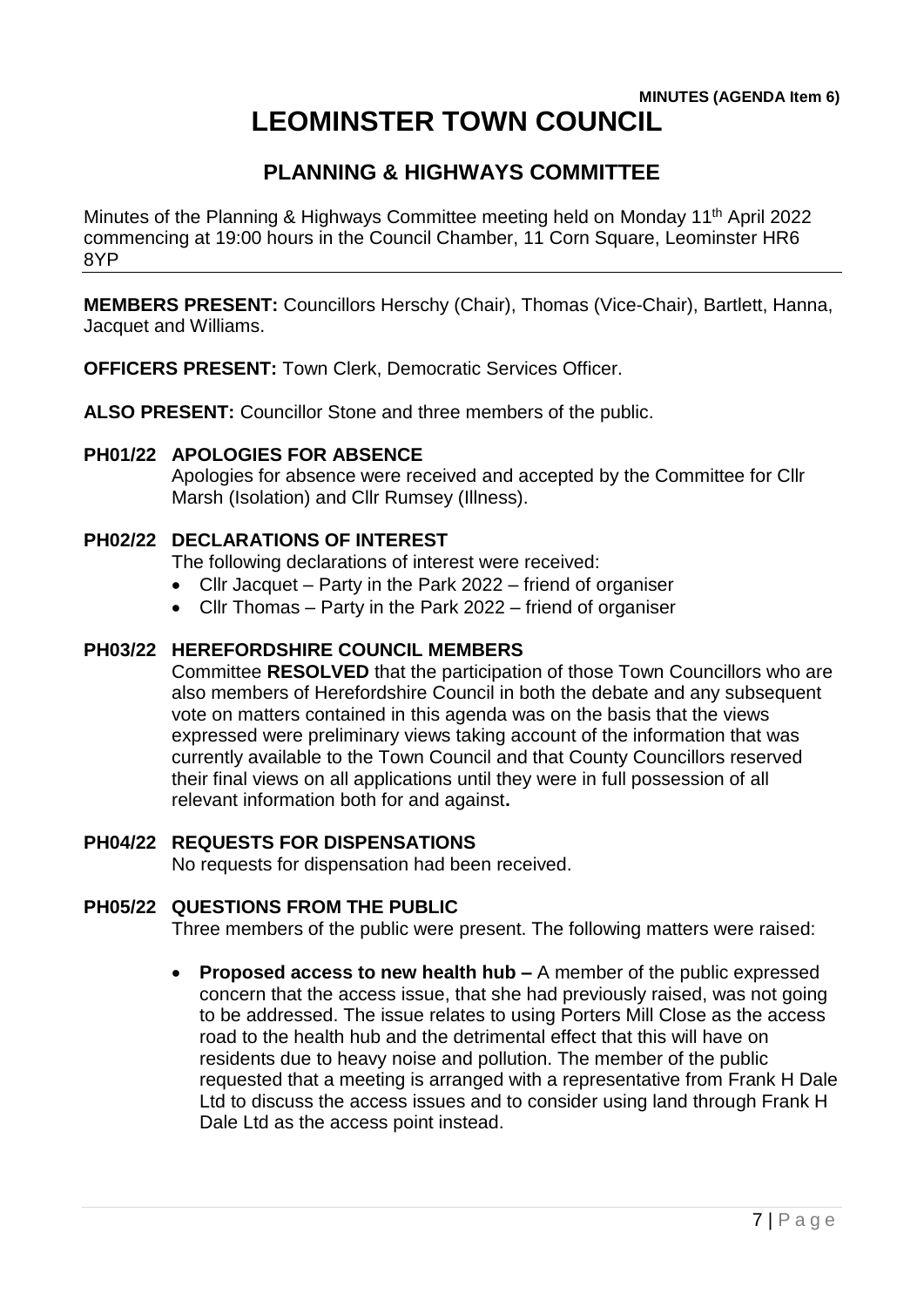#### **MINUTES (AGENDA Item 6)**

- **Issues on A44 near Porters Mill Close** The following issues were raised:
	- $\circ$  The volume of traffic on the A44 has increased greatly over the years and traffic is causing vibrations on the road, often early in the morning, affecting residents in Porters Mill Close;
	- $\circ$  There are insufficient road speed signs on the A44 advising traffic of the speed limit and many vehicles do not adhere to the 30mph speed limit. Balfour Beatty have been contacted regarding lack of signage and they advised that the Town Council should be contacted regarding the matter as funding needs to be made available for extra signage.
	- o Lorries are parking on the pavement outside residents' houses. Residents would like double yellow lines to be installed to prevent this occurring.

Cllr Stone said that he had been advised that access using land through Frank H Dale Ltd was not possible. However, he would contact a representative at Frank H Dale Ltd to arrange a meeting to discuss the issues and inform residents. Cllr Stone will also raise the issue with Cllr Harrington, Herefordshire Cabinet member for Infrastructure and Transport.

Cllr Herschy advised that the Committee would make representations to Herefordshire Council regarding the issues. It was suggested that overnight lorry parking could potentially be moved from the OK Diner to Leominster Industrial Estate which may alleviate some of the issues.

Cllr Hanna explained that the Committee are only able to give an opinion on the issues and that any action would need to be taken by Herefordshire Council and Balfour Beatty.

The member of the public requested contact details for representatives at Herefordshire Council and Balfour Beatty who are able to consider the issues and requested that residents are advised of any future meetings regarding the health hub. The clerk will try to find out contact details and forward them to the member of the public.

#### **PH06/22 MINUTES OF PREVIOUS MEETING**

It was **RESOLVED** that the minutes of the Planning & Highways Committee meeting held on 21<sup>st</sup> March 2022 be agreed and signed as a correct record.

#### **PH07/22 PLANNING**

**(a) Planning applications –** It was **RESOLVED** to submit the following comments to Herefordshire Council:

**Application no & site address:** Planning Re-Consultation – **213450** - Land at Dishley Court, Newtown, Leominster, Herefordshire **Description:** Proposed development of 2 detached dwellings. **Applicant(s**)**:** Ms Caroline Sharp **Grid ref:** OS 348324, 258031 **Application type:** Planning Permission **Comment:** No Objection providing the stipulations from residents regarding access and drainage are met. The application conflicts with the Leominster Area Neighbourhood Plan LANP 3f. with regards to preserving hedges and trees and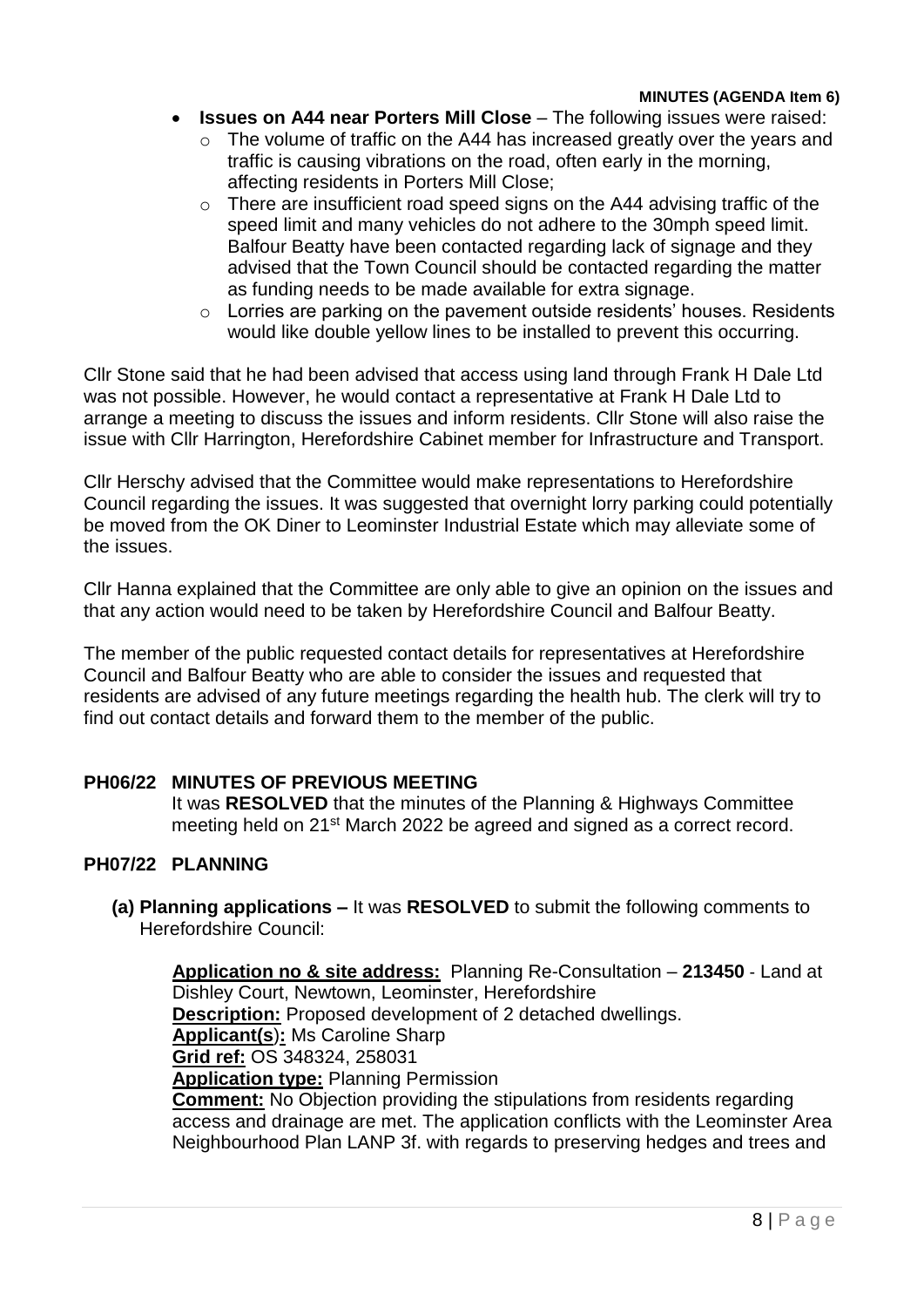#### **MINUTES (AGENDA Item 6)**

3g. that proposals should not result in the loss of small green areas or gardens that make an important contribution to the character of an area but Newtown is not mentioned in LANP 4 as a settlement.

- **(b) New pharmacy application**  Committee considered the application to open a new pharmacy at Morrison's Supermarket, Barons Cross Road, Leominster, Herefordshire HR6 8RH and **RESOLVED** to fully support the application.
- **(c) Environment Building Standards Consultation**  Committee noted that the Task & Finish Group were unable to meet. Committee considered the Environmental Building Standards Supplementary Planning Document Questionnaire and the clerk will submit their responses.
- **(d) Local Plan Policy Options Consultation** –Committee noted that a meeting regarding the consultation will be held on Tuesday  $12<sup>th</sup>$  April from 10am – 12 noon. Cllr Herschy and Cllr Williams will attend the meeting. Committee noted that Cllrs Bartlett, Marsh and Norman had already attended a meeting regarding the consultation.

Committee **RESOLVED** to appoint a Task and Finish Group to consider the policy options within the consultation paper. The clerk will circulate a doodle poll to request volunteers for the Task and Finish Group and to set up a meeting date.

**(e) Herefordshire Minerals and Waste Local Plan (MWLP)** – Committee noted the next steps to be taken regarding the MWLP.

#### **PH08/22 DECISIONS**

The following planning decisions received from Herefordshire Council were noted. These were presented at the meeting.

#### **Leominster South**

**Number:** P204479/F **Current status:** Determination Made **Decision:** Approved with Conditions **Type:** Planning Permission **Location:** Detached Annexe Building at the Crabtree, Hyde Ash, Ivington, Leominster, Herefordshire HR6 0JR **Proposal:** Proposed change of use of detached annexe building to dwelling. **Comment:** No Objection subject to the property not being sold as a separate dwelling.

**Leominster South Number:** P214095/F **Current status:** Determination Made **Decision:** Approved with Conditions **Type:** Planning Permission **Location:** Upper House Farm, Upper Ivington, Leominster, Herefordshire HR6 0JN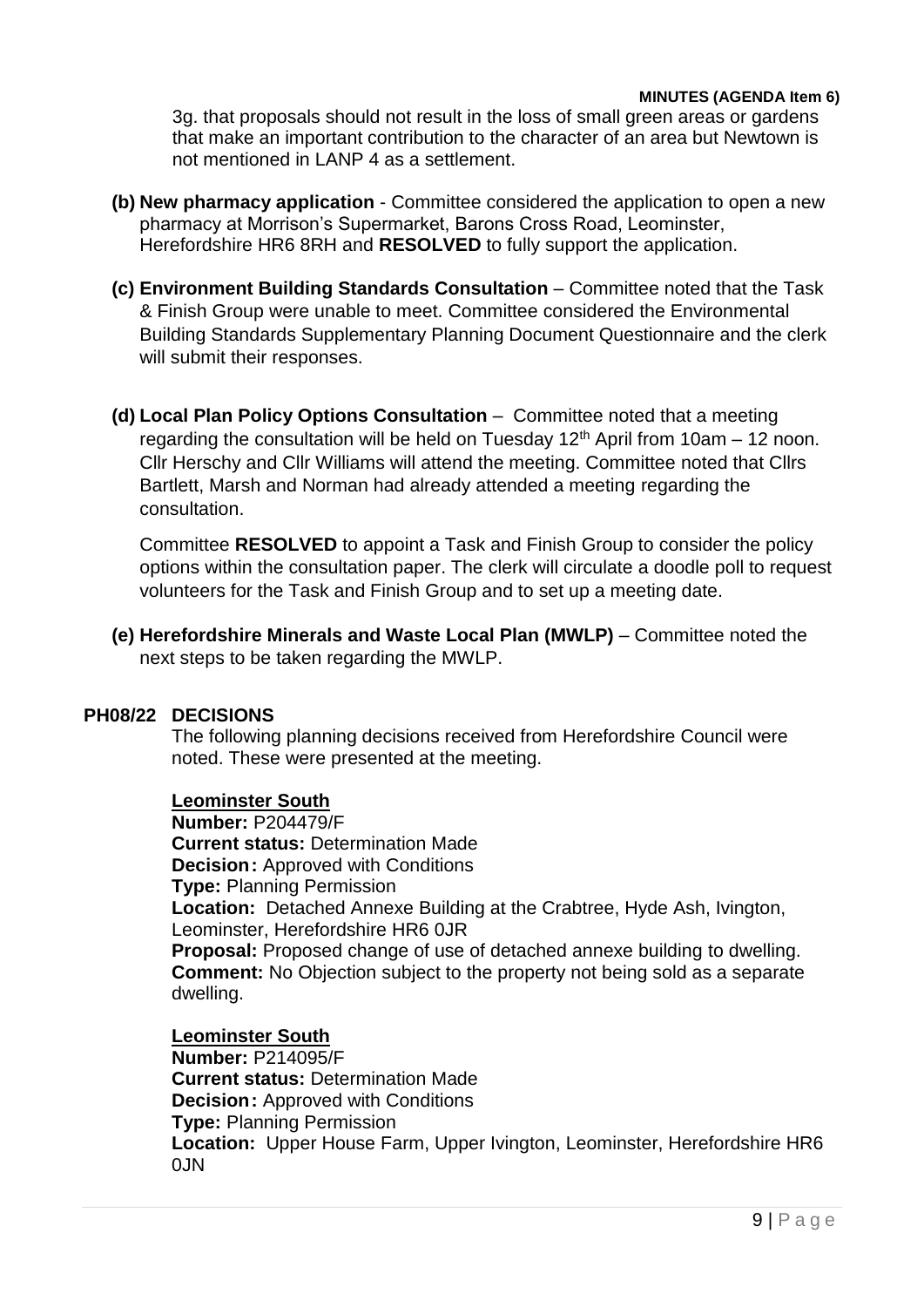#### **MINUTES (AGENDA Item 6)**

**Proposal:** Proposed agricultural entrance into field at Upper House Farm, Ivington, with track to buildings. **Comment:** No Objection

#### **Leominster South**

**Number:** P214454/FH **Current status:** Determination Made **Decision:** Approved with Conditions **Type:** Full Householder **Location:** 65 Sandpits, Leominster, Herefordshire HR6 8HT **Proposal:** Retrospective application to retain short-wave radio antenna. **Comment:** No Objection

#### **Leominster North & Rural**

**Number:** P214002/F **Current status:** Determination Made **Decision:** Approved with Conditions **Type:** Planning Permission **Location:** Land to the North West Corner of Marsh Court, Mill Street, Leominster, Herefordshire **Proposal:** Full planning application for the erection of a two storey health hub (Use Class E) including an integrated pharmacy and related cycle storage, parking, servicing, landscaping, drainage and associated infrastructure works. **Comment:** No Objection. A concern was raised regarding the accessibility of the site for the residents of Leominster when there is little public transport in the town.

#### **Leominster West**

**Number:** P220216/PA4

**Current status:** Determination Made **Decision:** Prior Approval Not Required

**Type:** (Part 3) Class Q - Prior Approval

**Location:** Wegnalls Farm, Ginhall Lane, Leominster, Herefordshire HR6 9AQ **Proposal:** Proposed conversion of traditional agricultural building into 1 no. residential dwelling and 1 no. holiday let unit.

**Comment:** Objection - Although the application is for a prior approval determination, the Leominster Town Council Planning & Highways Committee would like to point out that the development is outside the settlement boundary LANP3 Map 3.

#### **PH09/22 HIGHWAYS AND PARKING MATTERS**

**(a) Highway and Parking Matters –** Committee noted the following parking and highway issues, relating to the Parish of Leominster, that were reported at the meeting:

- There are issues with the metal grips along the side of the pavements in West Street and High Street. The clerk will raise the issue with Balfour Beatty;
- A sign outside Specsavers is protruding into the pedestrian area;
- There are insufficient parking bay line markings in Broad Street car park and the lines need to be repainted;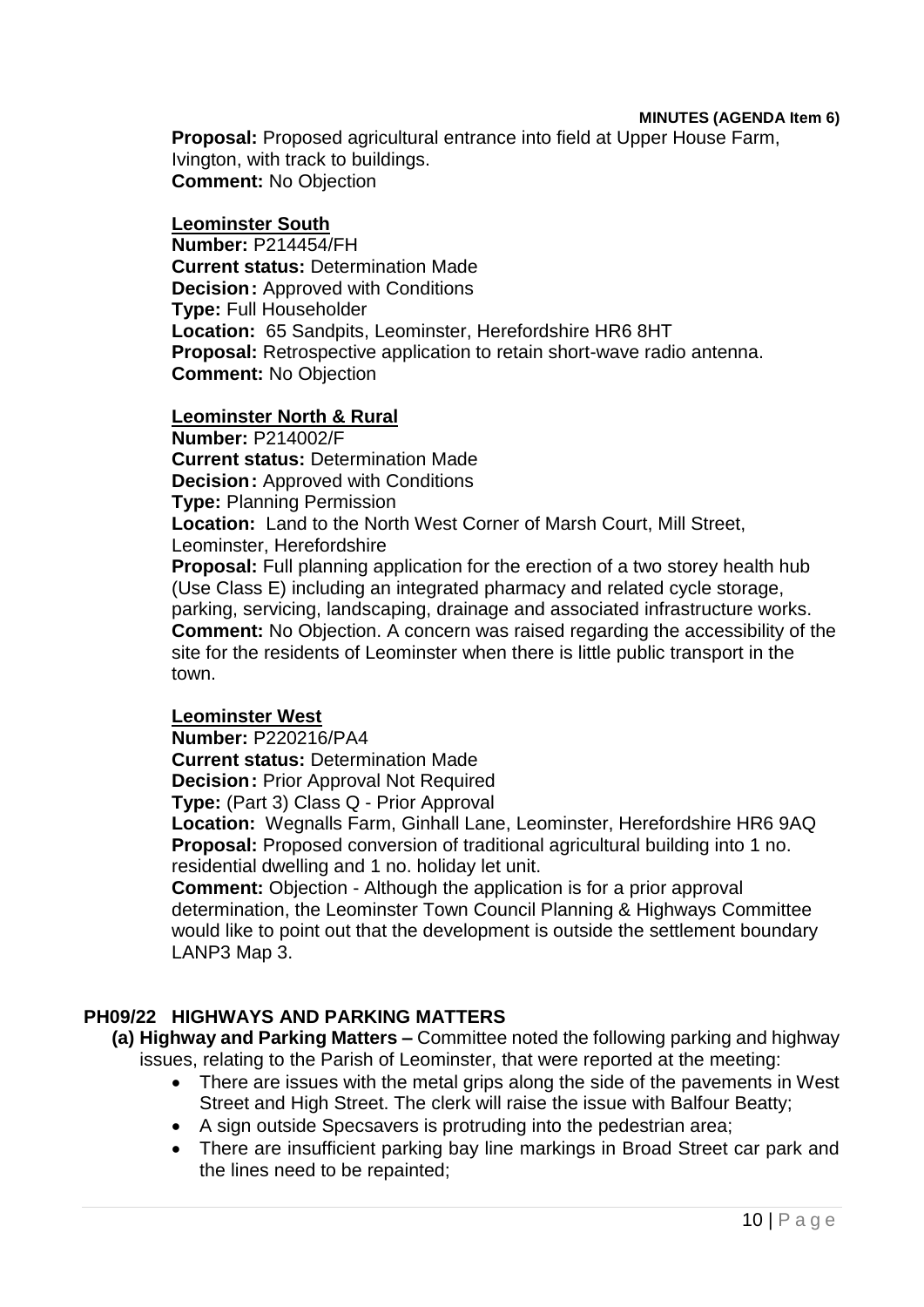- Vehicles are continuing to be parked near the junction at Bridge Street / Mill Street and causing problems for large vehicles turning at the junction. It was suggested that a request is submitted for a TRO to install double yellow lines along the road;
- There are issues with blocked drains along Bargates;
- The condition of the pavements around the town is affecting the mobility of scooters;
- The clerk has received a letter from the Cultural Consortium Programme Development Officer who has been conducting a consultation for the Consortium with over 19 groups and 250 people. The main concern was the number of potholes around the town. The clerk will send a copy of the letter to Cllr Harrington and the Chief Executive Officer at Herefordshire Council.
- **(b) Extraordinary Market Towns Maintenance Fund** Committee noted that the clerk is still awaiting costings for maintenance works. The clerk will raise the issue with Cllr Harrington and Balfour Beatty as the Committee are unable to consider the priority order for town centre roads until the cost of works is known.
- **(c) Moving Traffic Offences Consultation**  Committee considered the proposals to enforce moving traffic contraventions by camera. Committee **RESOLVED** to support the proposals for Ginhall Lane and local schools. The clerk will respond to the consultation by email.

#### **PH10/22 LICENCING MATTERS**

Committee reviewed the licensing application for Party in the Park 2022 and **RESOLVED** to support the application.

#### **PH11/22 DATE OF NEXT MEETING**

Committee noted that the next meeting would be held on Monday 9<sup>th</sup> May 2022 in the Council Chamber, 11 Corn Square, Leominster, HR6 8YP commencing at 7:00pm.

There being no other business the meeting closed at 20.26 hours.

**CHAIR:**

**DATE:**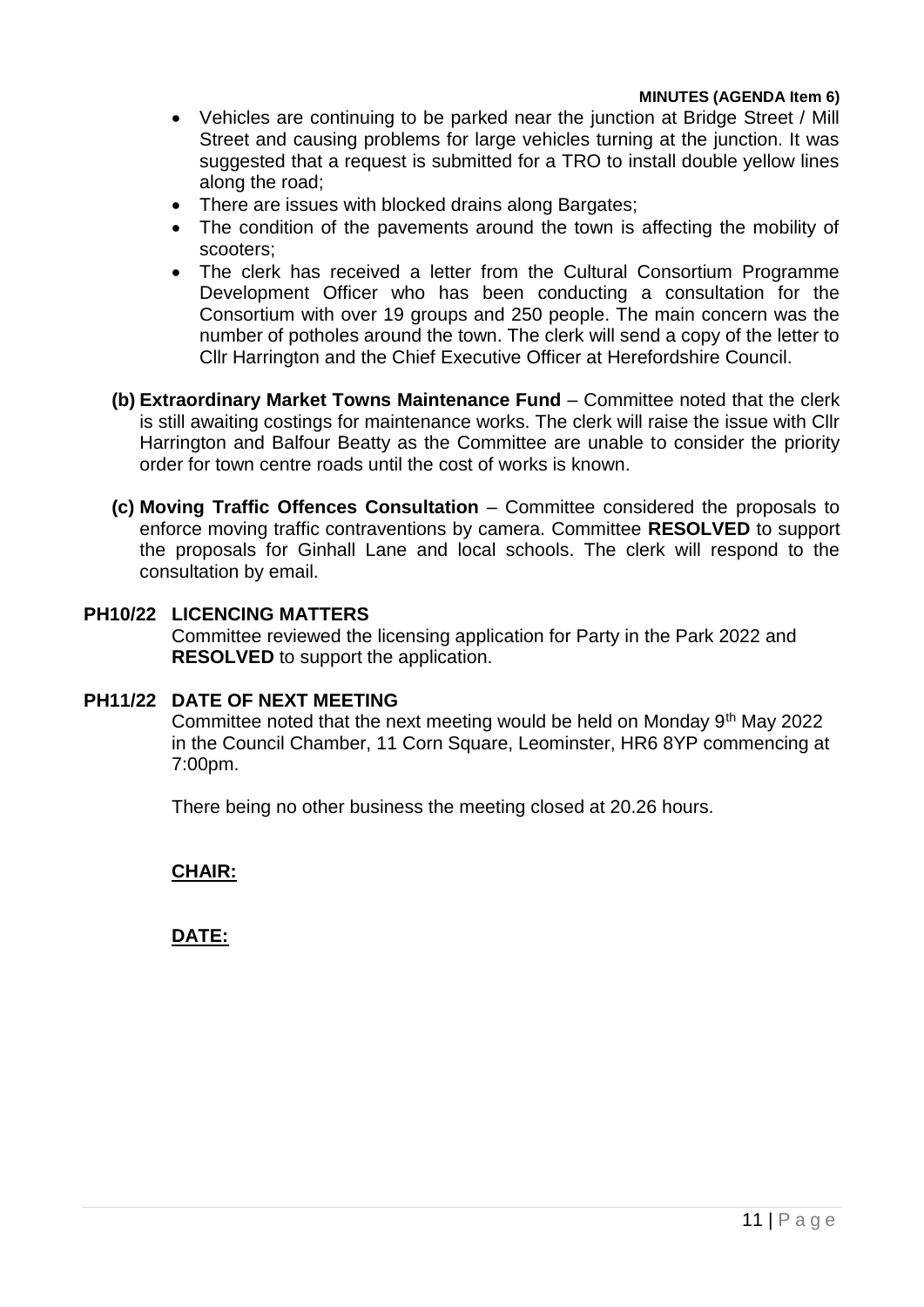### **TREES – 5 Day Notices**

Message received by the clerk from the Service Manager Built and Natural Environment at Herefordshire Council:

Thank you for your email, I have spoken with the Tree Officer this morning and he confirmed he will make contact with you in regard to the 5 day notices and how the town council can be notified of these.

In respect of replacement trees this, unfortunately, is a problem that we have countywide, both in terms of lack of resource to monitor replacement planting as well as ensuring replanting is being undertaken by public realm partners on our own estate. On the positive side we have secured funding to increase biodiversity in order to offset highways maintenance works and I have agreed with the highways team that a percentage of this funding will be allocated specifically to tree planting. Importantly this will include planting in urban areas; i.e. the city and the market towns, I have asked BBLP to identify areas where appropriate to plant as well as empty tree pits.

If you are able to offer any assistance with this in the form of simple map identifying potential planting opportunities, I can ensure these are targeted. It might be worth me/yourself raising this as part of the HAZ regeneration project, trees form an integral part of the quality of the Conservation Area!